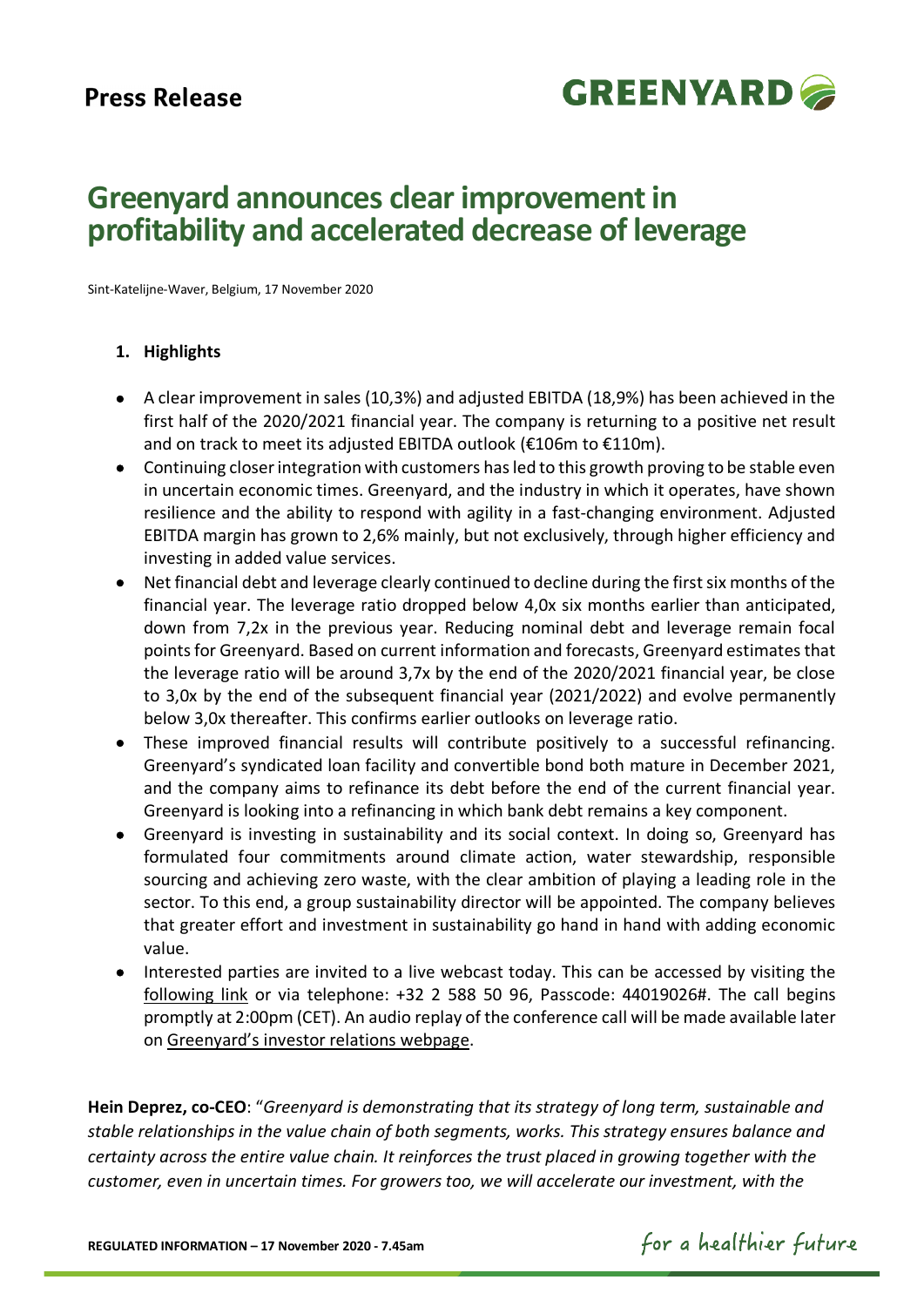*same level of intensity and integration, in professional, innovative and integrative collaborations, ultimately leading to a further shortening of the supply chain. At group level, we are therefore taking the next steps in group sourcing."* 

**Marc Zwaaneveld, co-CEO***: "Our objective to deepen our close collaboration in the value chain with customers and growers demonstrates our clear determination to add value to improve the entire supply chain in terms of availability, quality and cost. It forces us to adapt our organisation every day, making it better, more efficient and more sustainable, growing with every step. It is already leading to a significant shift towards more stable and higher volumes and margins, partly through more added value services, but also through structural process transformation, for example in sourcing and transport. Above all, we are accelerating our sustainability ambitions, with four concrete commitments. By striving for sustainable and continuous improvements in an integrated value chain, we lay the foundation for strong and stable growth over the next years."*

## **2. Key financials – continuing progress**

**Sales.** Greenyard continues to achieve positive sales growth. Group sales increased year-on-year by €203,7m, up from €1.968,9m to €2.172,6 m (10,3%). Of the 10,3% increase, 11,1% is organic growth, slightly negatively impacted by 0,6% FX headwinds, and 0,2% representing divestments in the last financial year.

- **Fresh.** An 11,1% increase in sales amounting to €179,6m, up from €1.612,6m to €1.792,2m, resulted mainly from better vegetable sales, combined with continued strengthening and growth in integrated customer relationships. To a lesser extent, it was also driven by higher volumes arising from the COVID-19 quarantine measures starting in mid-March 2020, which caused a shift from out-of-home to at-home consumption in the first quarter of the financial year.
- **Long Fresh.** Sales have increased by €24,1 m (6,8%) in the first half of the financial year, up from €356,3m to €380,4m. Despite the temporary drop in sales to food service customers, when out-of-home consumption ground to a halt in the second quarter of the calendar year, particularly affecting the Frozen division. The Long Fresh segment continues its steady growth. The sales dip in the food service segment has been offset by increased sales to retail customers.

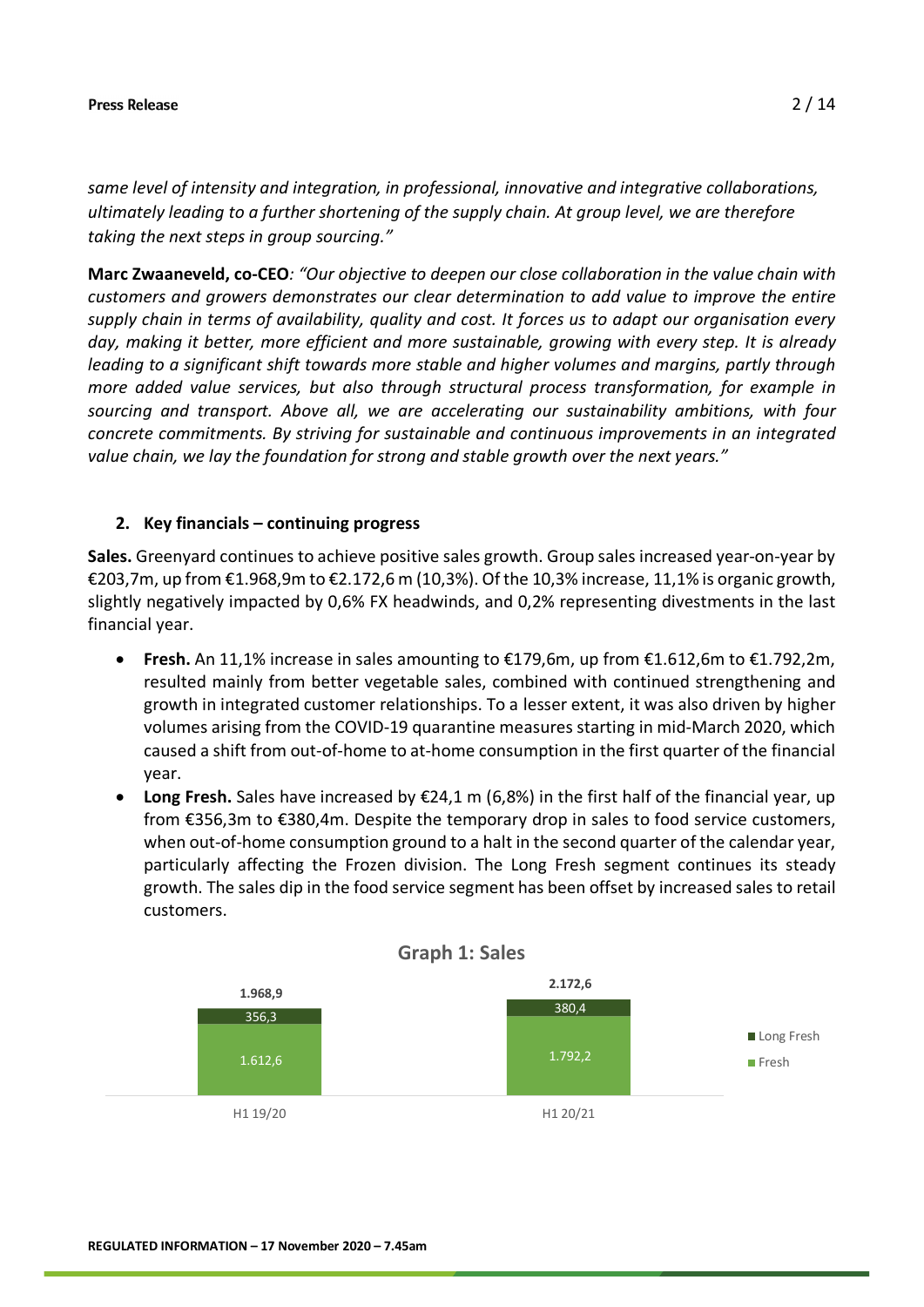**Adjusted EBITDA.** As a result of transformation initiatives and growth in sales, particularly arising from integrated customer relationships, the adjusted EBITDA (before application of IFRS 16) increases significantly by 18,9%, up from €47,6m to €56,6m. Consequently, the adjusted EBITDA margin increased from 2,4% in the same period last year to 2,6% for the first six months of the financial year.

Adding the impact of IFRS 16 to the adjusted EBITDA, this would amount to €76,9 m, up 16,5% from the €66,0m for the first six months of the previous financial year.

- **Fresh.** The adjusted EBITDA for the Fresh segment increased by  $\epsilon$ 7,8 m over the same period last year, from €24,6m to €32,4m, representing a considerable increase of +31,5%, resulting in a margin improvement of 28bps. Focusing on stable margin improvement and efficiency through Greenyard's transformation initiatives has had positive results. In this way, margins have not been materially impacted by the additional costs associated with the COVID-19 pandemic. Since around two-thirds of sales in the Fresh segment are already earned through stable and long-term integrated customer relationships, the adjusted EBITDA margin is becoming increasingly robust and volatility is being eliminated.
- **Long Fresh.** The adjusted EBITDA for the Long Fresh segment increased by 2,5%, up from €24,3 m to €24,9 m, mainly driven by a better product/price mix. Nevertheless, the margin declined slightly by 27bps due to costs associated with COVID-19 and lower than expected agricultural yields over the summer, though yields gradually recovered from September onwards.

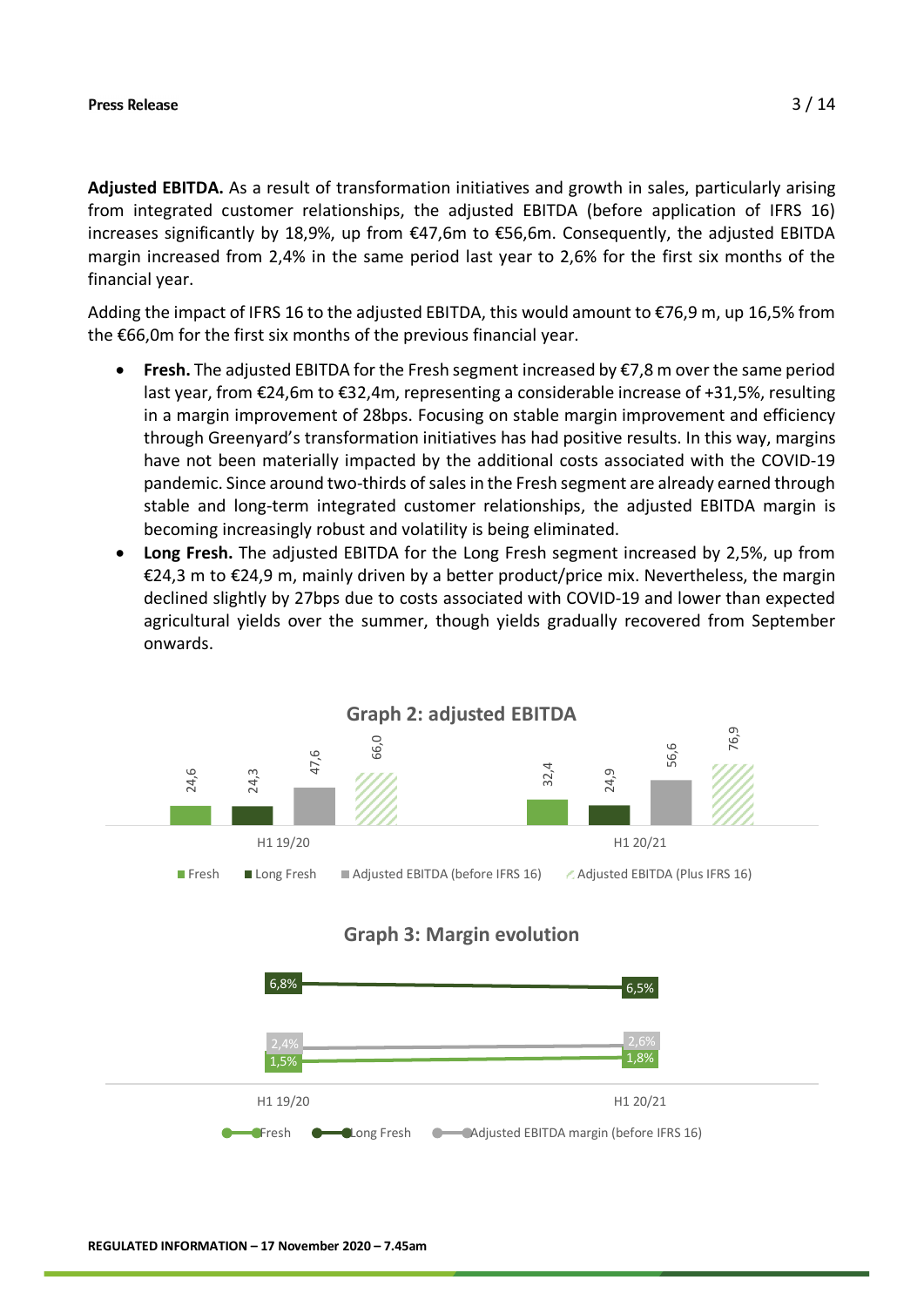**EBIT.** EBIT amounts to a positive €27,1 m, indicating a recovery of €42,1 m compared with a negative -€15,0 m in EBIT in the same period of last year, driven by the improvement in adjusted EBITDA and the absence of impairments for the first six months of the financial year, versus  $\epsilon$ 29.5m of impairments last year.

**Net result.** Greenyard returns to a positive net result of €1,1m for the first half of the financial year, compared to a loss of -€44,9 m for the same period in the previous financial year. In addition to a higher EBIT, interest expenses for the first six months have also been  $\epsilon$  4,8m lower than in the same period last year.

**Leverage**. Compared to the end of September 2019, the financial debt (before application of IFRS 16) was reduced by €95,6m from €503,0m to €407,4m. Since the end of the last financial year, Greenyard has reduced its net financial debt by  $£18,2$  m. Consequently, at the end of September 2020, the leverage ratio (before application of IFRS 16) amounted to 3,9x almost half the 7,2x a year earlier. Based on current information and forecasts, Greenyard estimates that the leverage ratio will be around 3,7x by the end of the 2020/2021 financial year, be close to 3,0x by the end of the subsequent financial year (2021/2022) and evolve permanently below 3,0x thereafter. This confirms earlier outlooks on leverage ratio.

The leverage ratio is 4,5x, after the IFRS 16 impact of €240,6 m on the net financial debt, down from a leverage ratio including IFRS 16 impact at the end of the preceding financial year of 4,9x. Greenyard leases most of the warehouses in its Fresh segment to keep maximum flexibility to its customers, achieving an asset-light business model.

The decrease in nominal debt is the result of the good operational performance and further optimisation of working capital, as well as a lower CAPEX paid due to unintended delays towards the second half of the year, directly linked to the COVID-19 measures. The lower leverage ratio will result in a lower interest rate charged to Greenyard in the coming financial period.



## **Graph 4: Net Financial Debt and Leverage Evolution**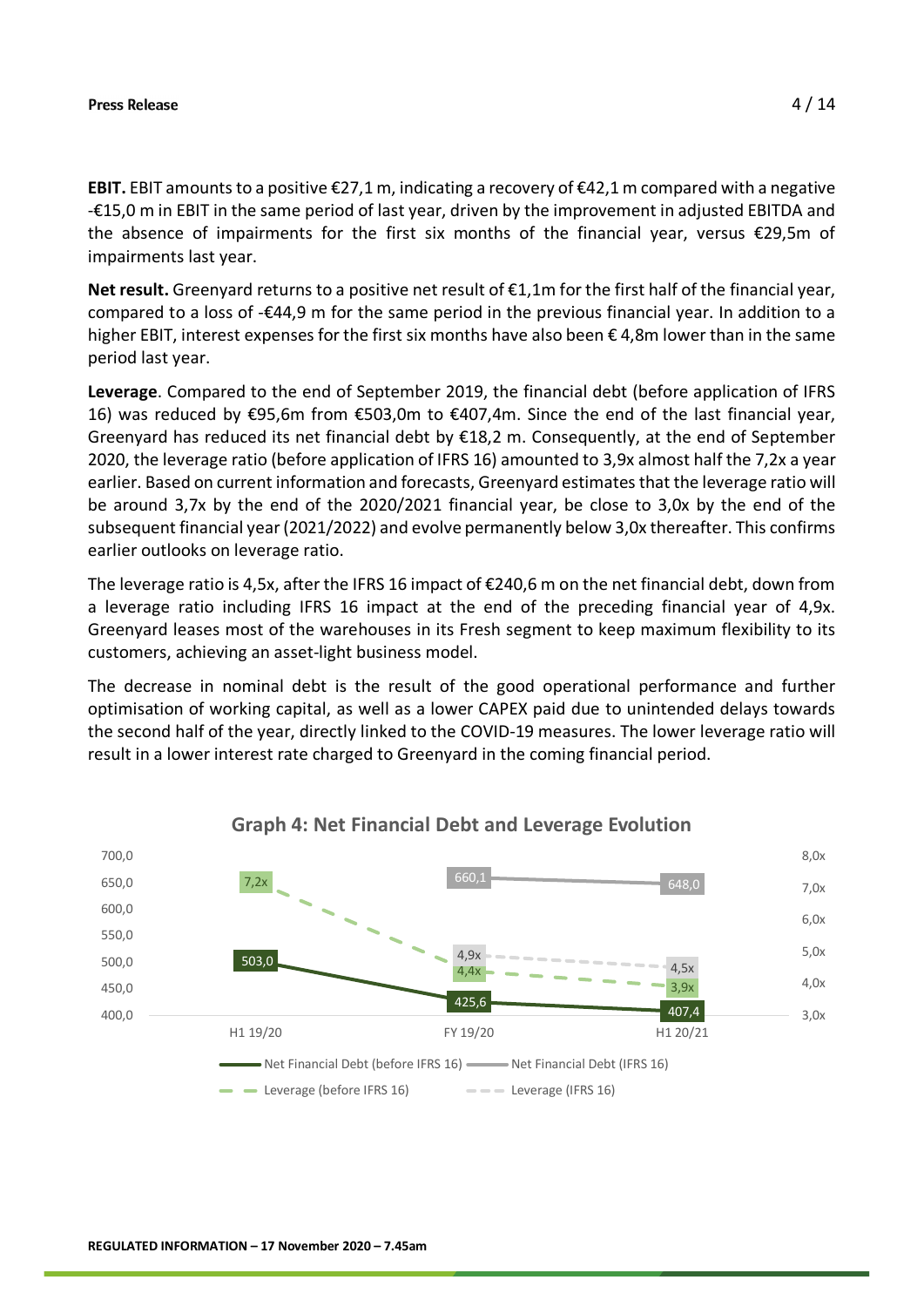**CAPEX**. For the first six months of the financial yearthis amounts to €21,6m, compared with €12,9m for the same period in the previous year. Greenyard expects CAPEX to be higher for the second part of the financial year as some large projects such as the construction of a new distribution center in Ridderkerk (the Netherlands) will be due in the last six months of the financial year.

**Refinancing**. Greenyard has begun the process of refinancing by entering into constructive and positive discussions with various financing parties.

These positive financial results in the first half year of the current financial year will contribute positively to a successful refinancing. Greenyard's syndicated loan facility and convertible bond mature in December 2021, and the company aims to refinance its debt before the end of the current financial year. Greenyard is looking into a refinancing in which bank debt remains a key component.

## **Figure 1 – Key Financials**

| <b>Key financials</b>                                           | H1 20/21 | H <sub>1</sub> 19/20 <sup>(*)</sup> | <b>Difference</b> |
|-----------------------------------------------------------------|----------|-------------------------------------|-------------------|
| Sales (€'000 000)                                               | 2.172.6  | 1.968.9                             | 10.3%             |
| Adjusted EBITDA (€'000 000)                                     | 56.6     | 47.6                                | 18.9%             |
| Adjusted EBITDA margin %                                        | 2.6%     | 2.4%                                |                   |
| Net result continuing operations ( $\epsilon$ '000 000)         | 1,1      | $-44.9$                             |                   |
| EPS continuing operations $(\epsilon)$                          | 0.02     | $-1.05$                             |                   |
| NFD (€'000 000)                                                 | 407.4    | 425,6                               | $-4.3%$           |
| Leverage                                                        | 3,9      | 4,4                                 |                   |
| (*) For NFD and leverage the reported figure is from March 2020 |          |                                     |                   |

## **By segment**

### **1 – Fresh**

## **Figure 2 – Evolution in sales and adjusted EBITDA**

| Fresh                             | H <sub>1</sub> 20/21 | H <sub>1</sub> 19/20 | <b>Difference</b> |
|-----------------------------------|----------------------|----------------------|-------------------|
| S ales (€'000 000)                | 1.792.2              | 1.612.6              | 11,1%             |
| Adjusted EBITDA ( $\in$ '000 000) | 32.4                 | 24,6                 | 31,5%             |
| Adjusted EBITDA-margin %          | 1,8%                 | 1,5%                 |                   |

The Fresh segment achieved double-digit growth of 11,1%, (of which 11,8% represents organic growth, -0,5% is FX headwinds and -0,1% is impact from divestments) generating an incremental €179,6m in sales compared to the first six months of the previous financial year. The sales increase was mainly attributable to ramping up integrated customer relationships, allowing Greenyard to offer a wider range and greater volumes to its customers. To a lesser extent, it was also driven by higher volumes arising from the COVID-19 quarantine measures starting in mid-March 2020, which caused a shift from out-of-home to at-home consumption in the first quarter of the financial year.

The adjusted EBITDA increased by €7,8m over the same period in the previous year, up by 31,5%, a considerable uptick resulting in a margin improvement of 28bps. Focusing on stable margin improvement and efficiency through Greenyard's continuous improvement initiatives has had positive results. Although higher at-home consumption arising from COVID-19 restrictions contributed to sales growth, this did not translate to additional margin because of the additional costs of implementing safety measures and securing produce availability. With around two-thirds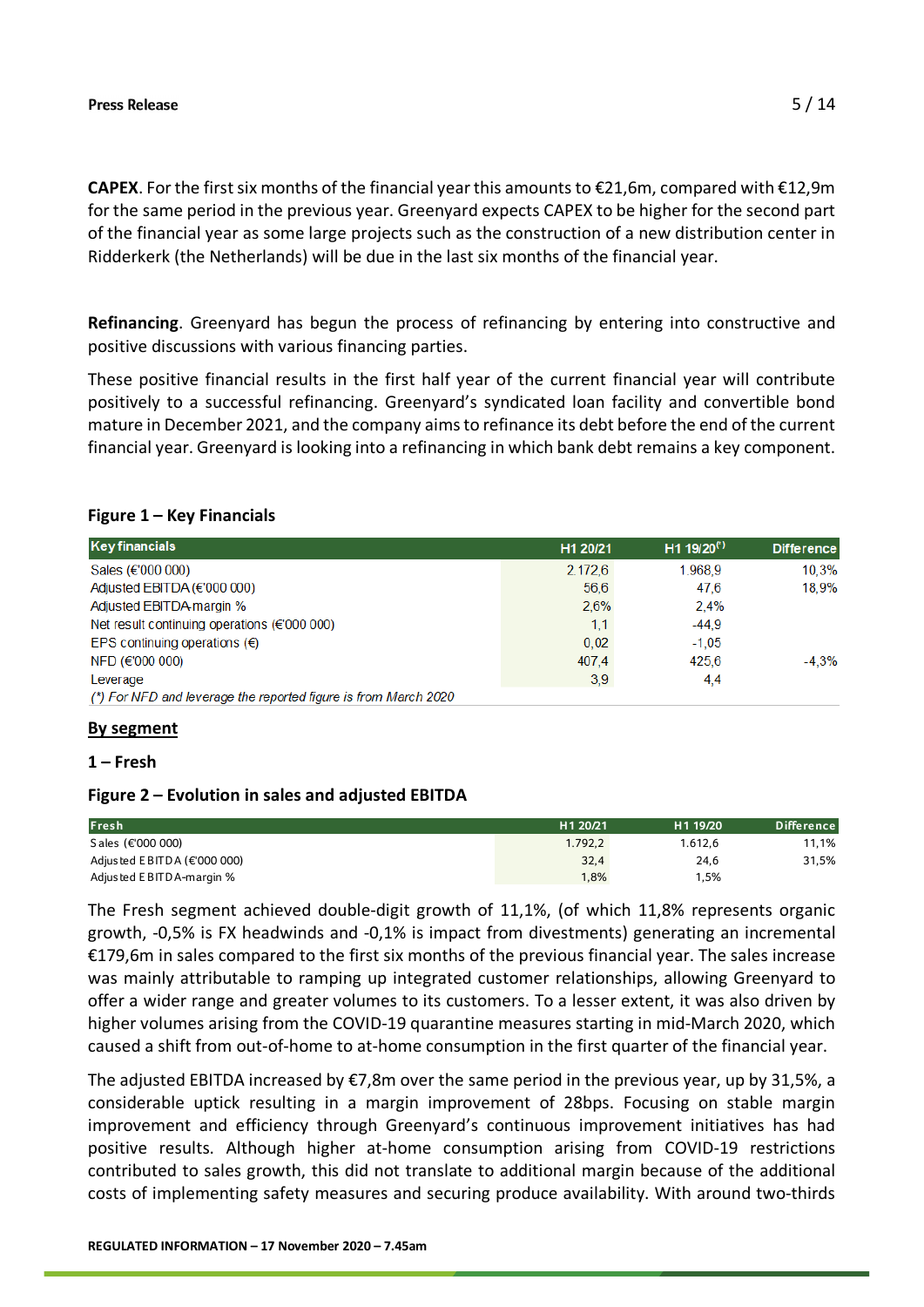of sales in the Fresh segment earned from stable and long-term integrated customer relationships, the adjusted EBITDA margin is becoming increasingly robust and volatility is eliminated.

## **2 – Long Fresh**

## **Figure 3 – Evolution in sales and adjusted EBITDA**

| Long Fresh                     | H <sub>1</sub> 20/21 | H <sub>1</sub> 19/20 | <b>Difference</b> |
|--------------------------------|----------------------|----------------------|-------------------|
| Sales (€'000 000)              | 380.4                | 356.3                | 6.8%              |
| Adjusted EBITDA ( $€'000000$ ) | 24.9                 | 24,3                 | 2,5%              |
| Adjusted EBITDA-margin %       | 6,5%                 | 6,8%                 |                   |

Sales in the Long Fresh segment have increased by  $E24,1m$  compared with the same period last year, a 6,8% rise (of which 8,5% is internal growth, -1,1% represents FX headwinds and -0,6% results from divestments). The segment is showing steady growth, despite the temporary drop in sales to food service customers (representing less than 20% of Long Fresh sales). Sales to retail customers offset this decline, benefitting from the overall increase in at-home consumption and changing consumer spending dynamics, such as hoarding.

Adjusted EBITDA increased year-on-year by 2,5%, mainly driven by sales growth and operational efficiency gains arising from the continuous improvement mindset and better collaboration between sites. Nevertheless, the margin has slightly decreased by 27bps due to additional COVID-19 costs and lower than expected agricultural yields during the summer, though yields gradually recovered from September onwards.

## **Net finance income/(costs)**

## **Figure 4 – Net finance income/(costs)**

| Net finance income/cost (-)                                            | H1 20/21  | H1 19/20  |
|------------------------------------------------------------------------|-----------|-----------|
|                                                                        | €'000     | €'000     |
| Interest expense - retail bond                                         |           | $-1.952$  |
| Interest expense - convertible bond                                    | $-2.337$  | $-2.350$  |
| Interest expense - bank borrowings                                     | $-9.147$  | $-11.605$ |
| Amortis ation trans action costs - retail bond                         |           | $-23$     |
| Amortis ation trans action costs - convertible bond                    | $-299$    | $-282$    |
| Amortis ation conversion option                                        | $-1.303$  | $-1.229$  |
| Amortisation transaction costs - term loan / revolving credit facility | $-530$    | $-530$    |
| Interest expense - factoring                                           | $-2.934$  | $-2.994$  |
| Interest expense - IRS                                                 | $-15$     | $-408$    |
| Interest expense - Leasing                                             | $-5.389$  | $-5.377$  |
| Other                                                                  | $-69$     | $-123$    |
| Interest expense                                                       | $-22.025$ | $-26.875$ |
| Interest income                                                        | 121       | 356       |
| Interest income                                                        | 121       | 356       |
| Foreign exchange gains losses (-)                                      | $-789$    | $-186$    |
| Fair value gains losses (-) on IRS                                     | 6         |           |
| Bank and other financial income/cost( $-$ )                            | $-789$    | $-2.912$  |
| Other finance result                                                   | $-1.572$  | $-3.097$  |
| <b>TOTAL</b>                                                           | $-23.476$ | $-29.616$ |

The retail bond was repaid in July 2019.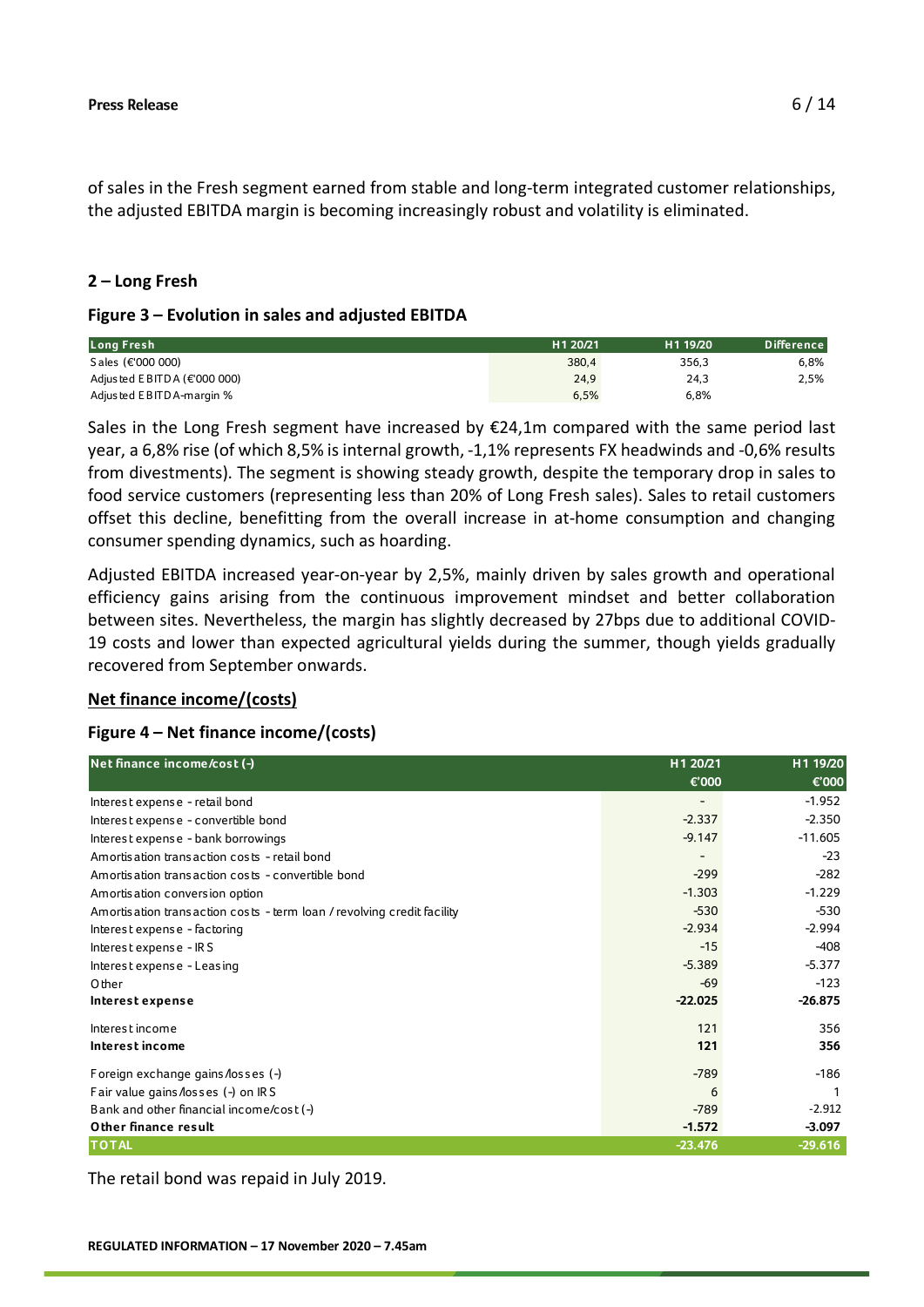Banking and other financial costs for the half-year ending 30 September 2019 included the following non-recurring costs: €1,9m in fees related to the waiver agreements, and €0,5m in financial asset write-offs.

## **Income taxes**

## **Figure 5 – Income taxes**

| Income tax expense (-)/income                                                          | H1 20/21 | H1 19/20 |
|----------------------------------------------------------------------------------------|----------|----------|
|                                                                                        | € $000$  | €'000    |
| Current tax on profits for the year                                                    | $-5.216$ | $-4.543$ |
| Adjustments in respect of prior years                                                  | 227      | 271      |
| <b>Current tax</b>                                                                     | $-4.989$ | $-4.272$ |
| Origination and reversal (-) of temporary differences                                  | 314      | 5.365    |
| Recognition and reversal (-) of deferred tax assets on tax losses and forfeited losses | 2 1 4 7  | $-1.326$ |
| Deferred tax                                                                           | 2.461    | 4.039    |
| <b>TO TAL</b>                                                                          | $-2.528$ | $-234$   |

Current tax accruals increased slightly but remained consistent compared to last year. A net deferred tax profit was included in the income statement mainly due to the recognition of additional deferred tax assets on tax losses carry forward while, in the prior year, deferred taxes on impairment of assets significantly impacted the effective tax rate.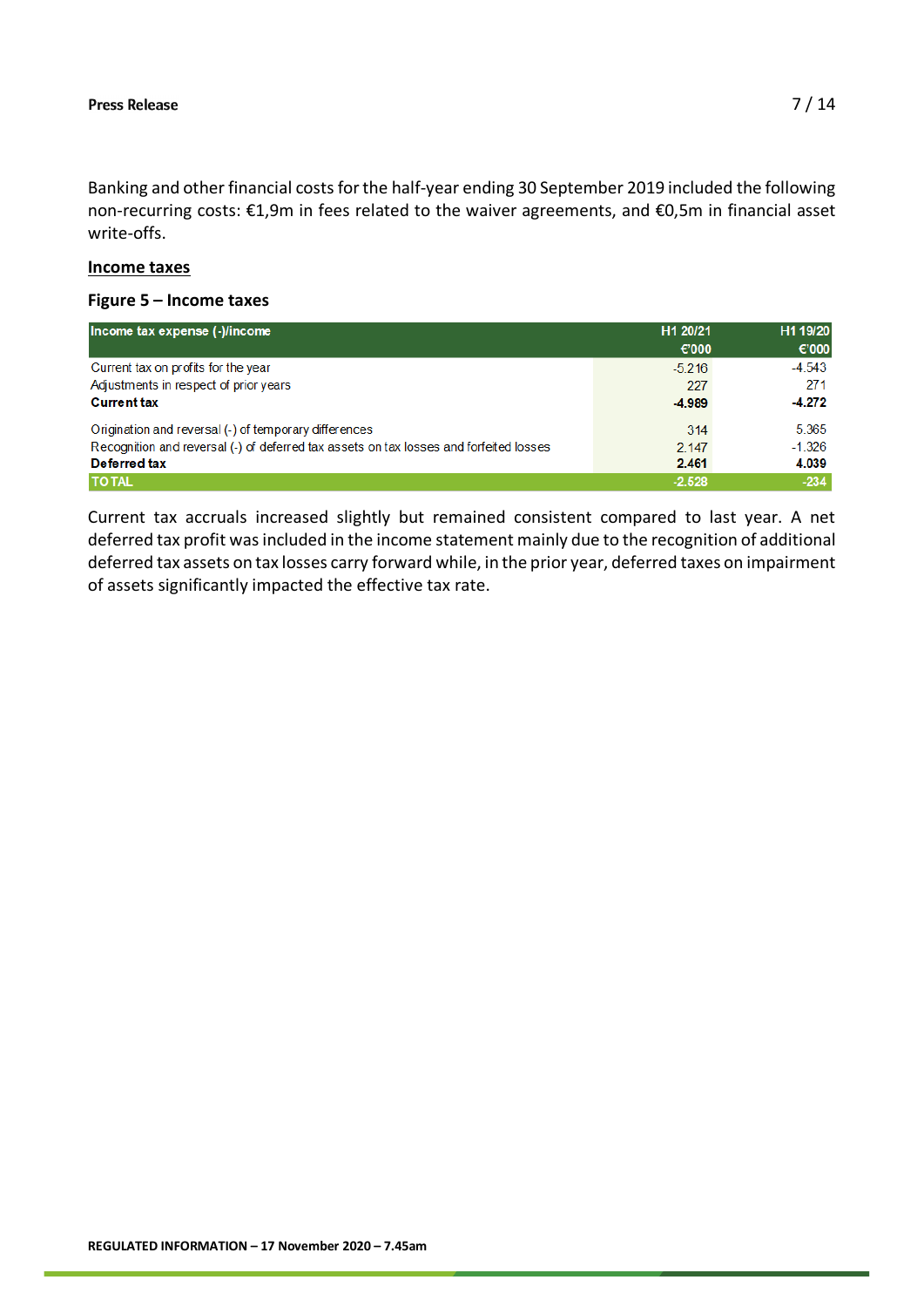## **Cash flow**

## **Figure 6 – Cash flow statement for the six-month period ending 30 September 2020**

| <b>Consolidated statement of cash flows</b>                                                                                                            | H1 20/21<br>€'000 | H1 19/20<br>€'000    |
|--------------------------------------------------------------------------------------------------------------------------------------------------------|-------------------|----------------------|
| <b>CASH, CASH EOUIVALENTS AND BANK OVERDRAFTS, OPENING BALANCE</b>                                                                                     | 131.631           | 67.186               |
| <b>CASH FLOW FROM OPERATING ACTIVITIES (A)</b>                                                                                                         | 69.620            | 3.712                |
| <b>EBIT</b>                                                                                                                                            | 27.106            | $-15.031$            |
| Income taxes paid                                                                                                                                      | $-1.928$          | $-1.738$             |
| <b>Adjustments</b>                                                                                                                                     | 46.310            | 71.270               |
| Fair value adjustments biological assets                                                                                                               |                   | 8                    |
| Amortisation of intangible assets                                                                                                                      | 9.963             | 8.931                |
| Depreciation and impairment of property, plant & equipment and right-of-use assets                                                                     | 39.081            | 68.842               |
| Write-off on stock/trade receivables                                                                                                                   | 785               | 52                   |
| Increase/decrease (-) in provisions and employee benefit liabilities                                                                                   | 155<br>$-975$     | $-7.240$<br>$-1.102$ |
| Gain (-) <i>Aoss</i> on disposal of property, plant & equipment<br>Result sale of subsidiares and on change in control of equity accounted investments | $-3.014$          | 1.375                |
| Share based payments and other                                                                                                                         | 482               | 618                  |
| Share of profit/loss (-) of equity accounted investments                                                                                               | $-168$            | $-214$               |
| Increase (-) /decrease in working capital                                                                                                              | $-1.868$          | $-50.788$            |
| Increase (-)/decrease in inventories                                                                                                                   | $-70.851$         | $-48.659$            |
| Increase (-)/decrease in trade and other receivables                                                                                                   | 62.171            | 11.813               |
| Increase/decrease (-) in trade and other payables                                                                                                      | 6.812             | $-13.942$            |
| <b>CASH FLOW FROM INVESTING ACTIVITIES (B)</b>                                                                                                         | $-15.891$         | $-7.718$             |
| Acquisitions (-)                                                                                                                                       | $-21.632$         | $-14.019$            |
| Acquisition of intangible assets and property, plant & equipment                                                                                       | $-21.632$         | $-12.857$            |
| Acquisition of subsidiaries                                                                                                                            |                   | $-1.162$             |
| <b>Disposals</b>                                                                                                                                       | 5.742             | 6.301                |
| Disposal of intangible assets and property, plant & equipment                                                                                          | 905               | 6.301                |
| Disposal of subsidiaries                                                                                                                               | 4.836             | $\blacksquare$       |
| Disposal of associates/joint ventures                                                                                                                  |                   |                      |
| <b>CASH FLOW FROM FINANCING ACTIVITIES (C)</b>                                                                                                         | $-60.121$         | 9.740                |
| Dividend payment                                                                                                                                       |                   | $-45$                |
| Long- and short-term funds obtained                                                                                                                    |                   | 88.632               |
| Long- and short-term funds paid                                                                                                                        | $-24.857$         | $-162.000$           |
| Payment of principal portion of lease liabilities                                                                                                      | $-14.436$         | $-12.969$            |
| Net interests paid                                                                                                                                     | $-20.000$         | $-26.763$            |
| Other financial expenses                                                                                                                               | $-828$            | $-415$               |
| Transfer from restricted cash                                                                                                                          |                   | 123.300              |
| NET INCREASE IN CASH AND CASH EOUIVALENTS (A+B+C)                                                                                                      | $-6.392$          | 5.734                |
| Effect of exchange rate fluctuations                                                                                                                   | $-337$            | 20                   |
| CASH, CASH EQUIVALENTS AND BANK OVERDRAFTS, CLOSING BALANCE                                                                                            | 124.902           | 72.941               |
| Of which:                                                                                                                                              |                   |                      |
| Cash and cash equivalents                                                                                                                              | 126.296           | 74.900               |
| <b>Bank overdrafts</b>                                                                                                                                 | 1.394             | 1.961                |
| Cash and cash equivalents related to disposal group held for sale                                                                                      |                   | $\overline{2}$       |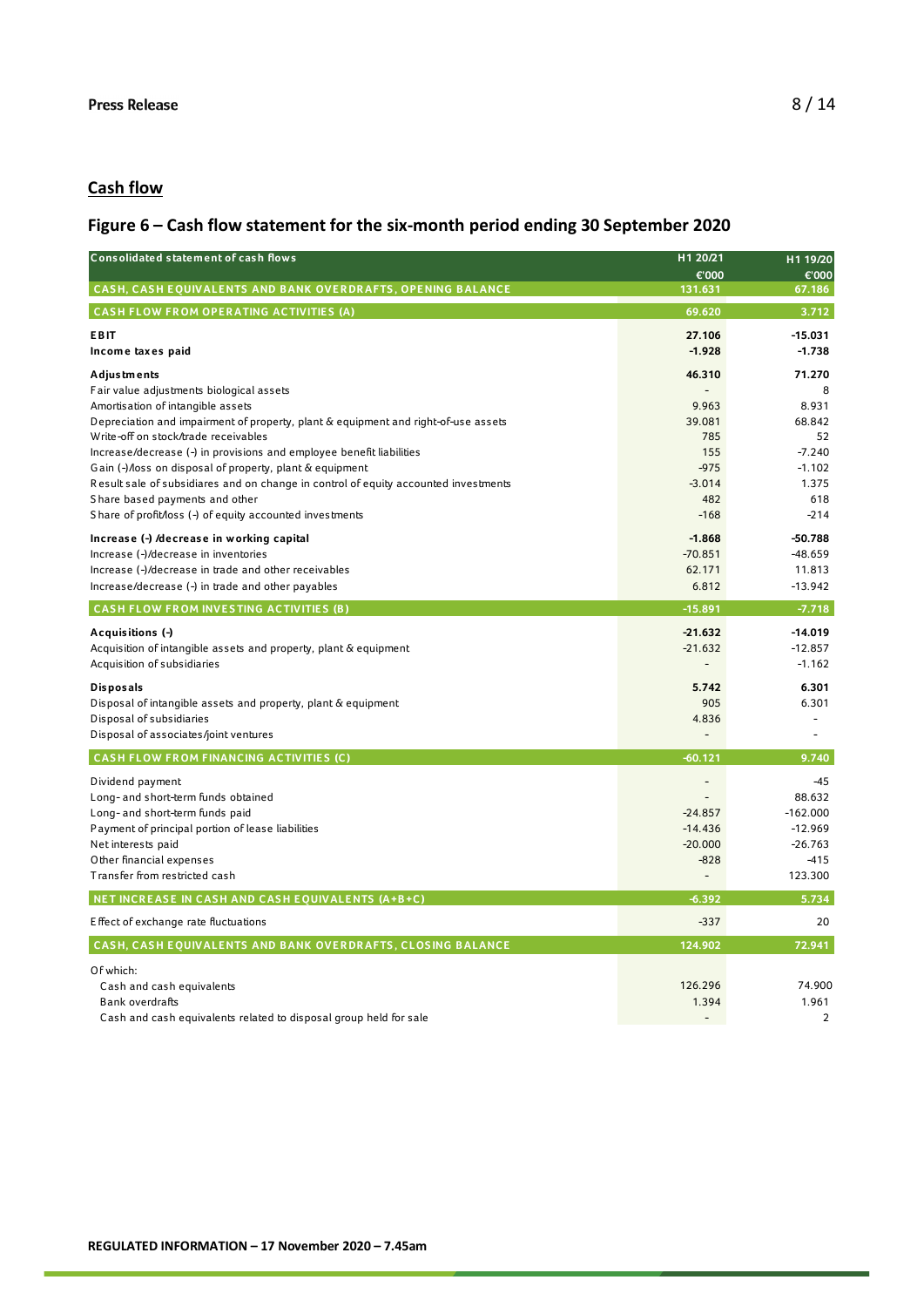Key elements:

- Cash flow from operating activities amounted to  $\epsilon$ 69,6m, a significant improvement as compared to €3,7m last year. The improvement is mainly due to the substantial increase in cash operating result and the important improvement in working capital;
- Cash flow from investment activities is -€15,9m, as compared to -€7,7m last year. This is due to a higher investment grade as capex was limited due to the financial pressure in the first six months of 2019/2020. On the other hand, disposal proceeds were rather similar to last year;
- Cash flow from financing activities amounted to - $\epsilon$ 60,1m as compared to  $\epsilon$  9,7m last year. Last years funds were drawn to be able to repay the retail bond and finance increased working capital. This year accordion lines have been partially repaid to banks and interest were vastly lower than last year.

## **CAPEX**

Total CAPEX reached €21,6m, up from €12,9m for the same period last year. Most investments were to expand our distribution centers and to keep factories up to date.

In the Fresh segment, the main CAPEX projects are the ERP implementation in Germany, expansion of the area and drainage tanks in Poland, and the new building in Ridderkerk (the Netherlands).

In the Long Fresh segment, the main CAPEX projects for the Frozen division were a peeling project in Belgium, ceiling replacement and packing hall in the UK as well as a packing line automation and mixing line in Poland. In the Prepared division, the roof wasrenovated, and a new cooker cooler and a pasteurisation tunnel were installed.

## **Financial position**

## **Net financial debt**

Net financial debt on 30 September 2020 amounted to €407,4m, a reduction of 4,3% from March 2020 figures, despite the seasonal impact of the business on working capital (mainly in the Long Fresh segment, i.e. build-up of stocks in Long Fresh in the first six months of the financial year). Greenyard was able to control financial costs and improve its operational performance and working capital of the Group, resulting in a further decrease in the leverage ratio to 3,9x compared to 4,4x end of March 2020, and 7,2x end of September 2019.

## **Outlook statement**

The Board of Directors and management are pleased to note the continued recovery of profitability and sales growth for the third half year in a row and conclude a difficult period with the results of a successful transformation. Based on current projections and forecasts, both the Board and management believe that Greenyard remains well positioned to deliver profitable growth and unlock the potential of the business combination in the future.

## **Subsequent events**

There are no events subsequent to the balance sheet date which have a major impact on the further evolution of the company.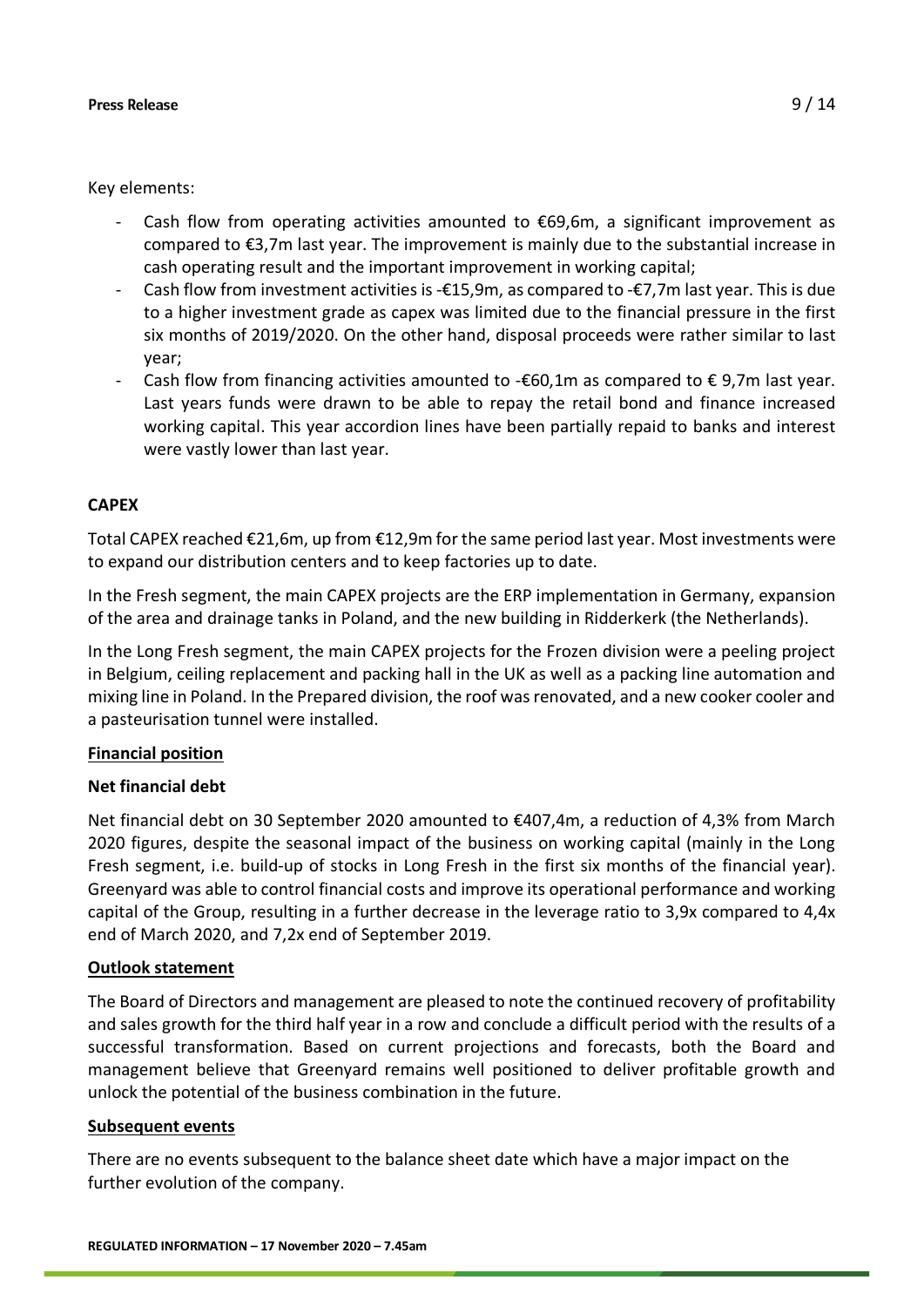## **Changes in consolidation perimeter**

The parent company of the Group is Greenyard NV, Sint-Katelijne-Waver, Belgium. The subsidiaries, associates, joint ventures and investments recorded at cost of the Group as per 30 September 2020 are the same as presented in the annual report as per 31 March 2020, apart from:

- In June 2020 the sale of Greenyard Logistics Portugal was closed for a consideration of  $\epsilon$ 7,0m and realized a gain of  $\epsilon$  3,0m – the impact of the disposal on the operations and financial position is not significant;
- LiliCo Hungary Kft, which is in liquidation.

## **Declaration of the statutory auditor**

The statutory auditor has completed the limited review, for which we refer to the half year financial report.

For additional information, please contact Greenyard NV:

Dennis Duinslaeger, Investor Relations T +32 15 32 42 49 Dennis.duinslaeger@greenyard.group

### **Disclaimer**

This press release may contain forward-looking statements. Such statements reflect the current views of management regarding future events, and involve known and unknown risks, uncertainties and other factors that may cause actual results to be materially different from any future results, performance or achievements expressed or implied by such forward-looking statements. Greenyard is providing the information in this press release as of this date and does not undertake any obligation to update any forward-looking statements contained in this press release in light of new information, future events or otherwise, unless as required by applicable law. Greenyard disclaims any liability for statements made or published by third parties (including any employees who are not explicitly mandated by Greenyard) and does not undertake any obligation to correct inaccurate data, information, conclusions or opinions published by third parties in relation to this or any other press release issued by Greenyard.

### **About Greenyard**

**Greenyard** (Euronext Brussels: GREEN) is a global market leader in fresh, frozen and prepared fruit and vegetables, flowers and plants. Counting Europe's leading retailers amongst its customer base, Greenyard offers efficient and sustainable solutions to customers and suppliers through best-in-class products, market leading innovation, operational excellence and outstanding service.

Our vision is to make lives healthier by helping people enjoy fruit and vegetables at any moment, easily, quickly and pleasurably, whilst fostering nature.

With around 9.000 employees operating in 23 countries worldwide, Greenyard identifies its people, and customer and supplier relationships, as the key assets which enable it to deliver goods and services worth around €4 billion per annum.

**[www.greenyard.group](http://www.greenyard.group/)**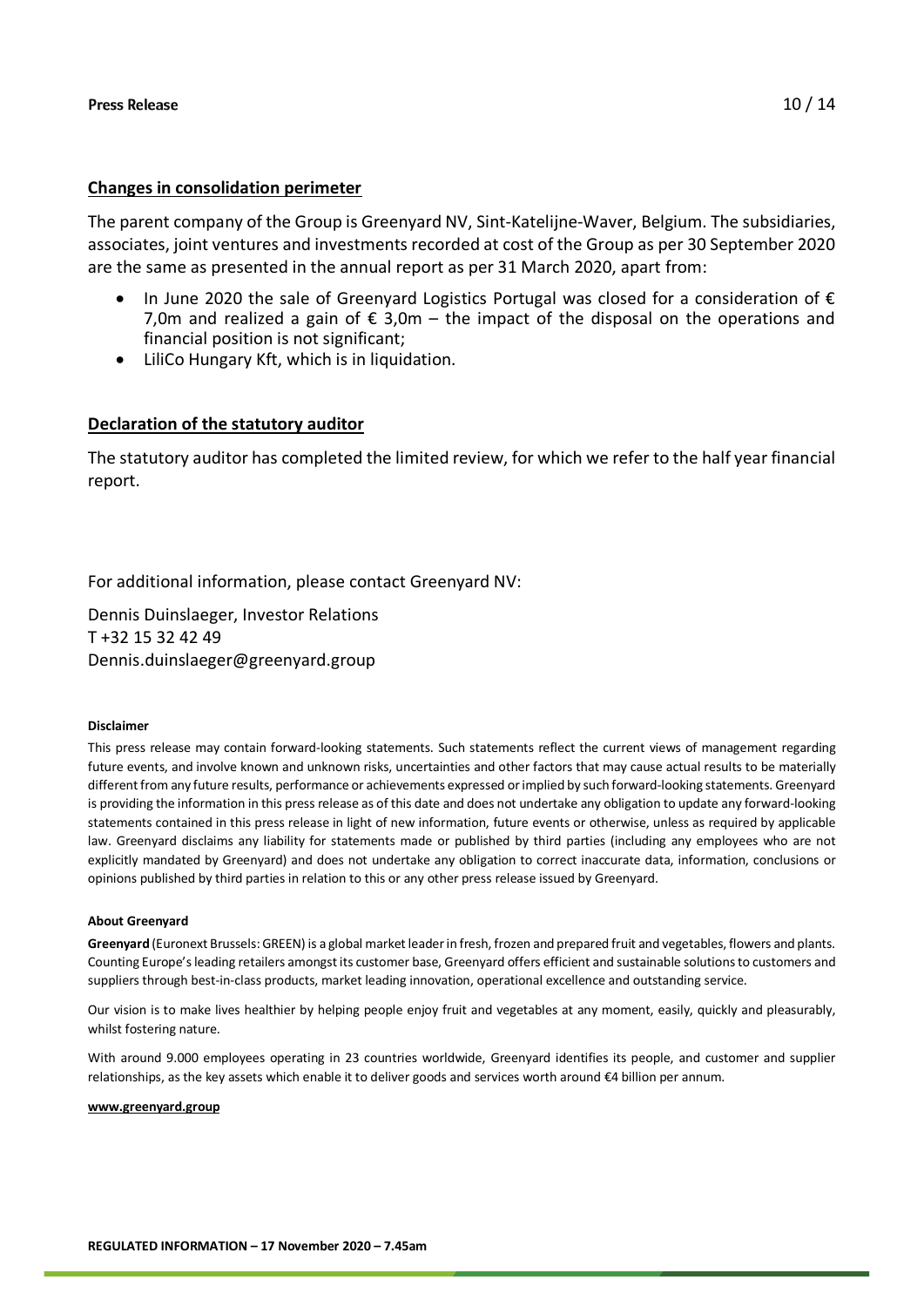| <b>CAPEX</b>             | Capital expenditures                                                                                                                                                                                                                                                                                                                                                                                                                                                                                                                                                                                                                                                                         |
|--------------------------|----------------------------------------------------------------------------------------------------------------------------------------------------------------------------------------------------------------------------------------------------------------------------------------------------------------------------------------------------------------------------------------------------------------------------------------------------------------------------------------------------------------------------------------------------------------------------------------------------------------------------------------------------------------------------------------------|
| <b>EBIT</b>              | Operating result                                                                                                                                                                                                                                                                                                                                                                                                                                                                                                                                                                                                                                                                             |
| <b>EPS</b>               | Earnings per share                                                                                                                                                                                                                                                                                                                                                                                                                                                                                                                                                                                                                                                                           |
| <b>IRS</b>               | Interest rate swap                                                                                                                                                                                                                                                                                                                                                                                                                                                                                                                                                                                                                                                                           |
| Liquidity                | Current assets (including assets classified as held for sale)/Current liabilities<br>(including liabilities related to assets classified as held for sale)                                                                                                                                                                                                                                                                                                                                                                                                                                                                                                                                   |
| Leverage                 | NFD/LTM adjusted EBITDA                                                                                                                                                                                                                                                                                                                                                                                                                                                                                                                                                                                                                                                                      |
| Net financial debt (NFD) | Interest-bearing debt (at nominal value) before the impact of IFRS 16 as of AY 19/20,<br>less derivatives, bank deposits, cash and cash equivalents and restricted cash                                                                                                                                                                                                                                                                                                                                                                                                                                                                                                                      |
| Net result               | Profit/loss (-) for the period from continuing operations                                                                                                                                                                                                                                                                                                                                                                                                                                                                                                                                                                                                                                    |
| Adjusting items          | Adjusting items are one-off expenses and income that in management's judgement<br>need to be disclosed by virtue of their size or incidence. Such items are included in<br>the consolidated income statement in their relevant cost category, but separately<br>disclosed in the chapter Key financial information reconciling EBIT to adjusted<br>EBITDA. Transactions which may give rise to adjusting items are principally<br>restructuring and reorganisation activities, impairments, disposal of assets and<br>investments, claims, IFRS 3 acquisition accounting and merger & acquisition projects<br>and the effect of the accelerated repayment of certain financial indebtedness. |
| <b>Adjusted EBITDA</b>   | EBIT corrected for depreciation, amortisation and impairments excluding adjusting<br>items, excluding EBIT corrected for depreciation, amortisation and impairments from<br>minor divested operations (not within the scope of IFRS 5) and as of AY 19/20 also<br>excluding the impact of IFRS 16.                                                                                                                                                                                                                                                                                                                                                                                           |
| <b>LTM</b>               | Last twelve months                                                                                                                                                                                                                                                                                                                                                                                                                                                                                                                                                                                                                                                                           |
| LTM adjusted EBITDA      | Last twelve months adjusted EBITDA, corrected for acquisitions                                                                                                                                                                                                                                                                                                                                                                                                                                                                                                                                                                                                                               |
| Working capital          | Working capital is the sum of the inventories, trade and other receivables (non-<br>current and current) and trade and other payables (current). In this respect trade<br>and other receivables are corrected for long-term (financing) receivables and<br>accrued interest income and trade and other payables exclude accrued interest<br>expenses and dividend payable.                                                                                                                                                                                                                                                                                                                   |
| AY 20/21                 | Accounting year ended 31 March 2021                                                                                                                                                                                                                                                                                                                                                                                                                                                                                                                                                                                                                                                          |
| AY 19/20                 | Accounting year ended 31 March 2020                                                                                                                                                                                                                                                                                                                                                                                                                                                                                                                                                                                                                                                          |
| H1 20/21                 | First half year of accounting year ending 31 March 2021                                                                                                                                                                                                                                                                                                                                                                                                                                                                                                                                                                                                                                      |
| H1 19/20                 | First half year of accounting year ending 31 March 2020                                                                                                                                                                                                                                                                                                                                                                                                                                                                                                                                                                                                                                      |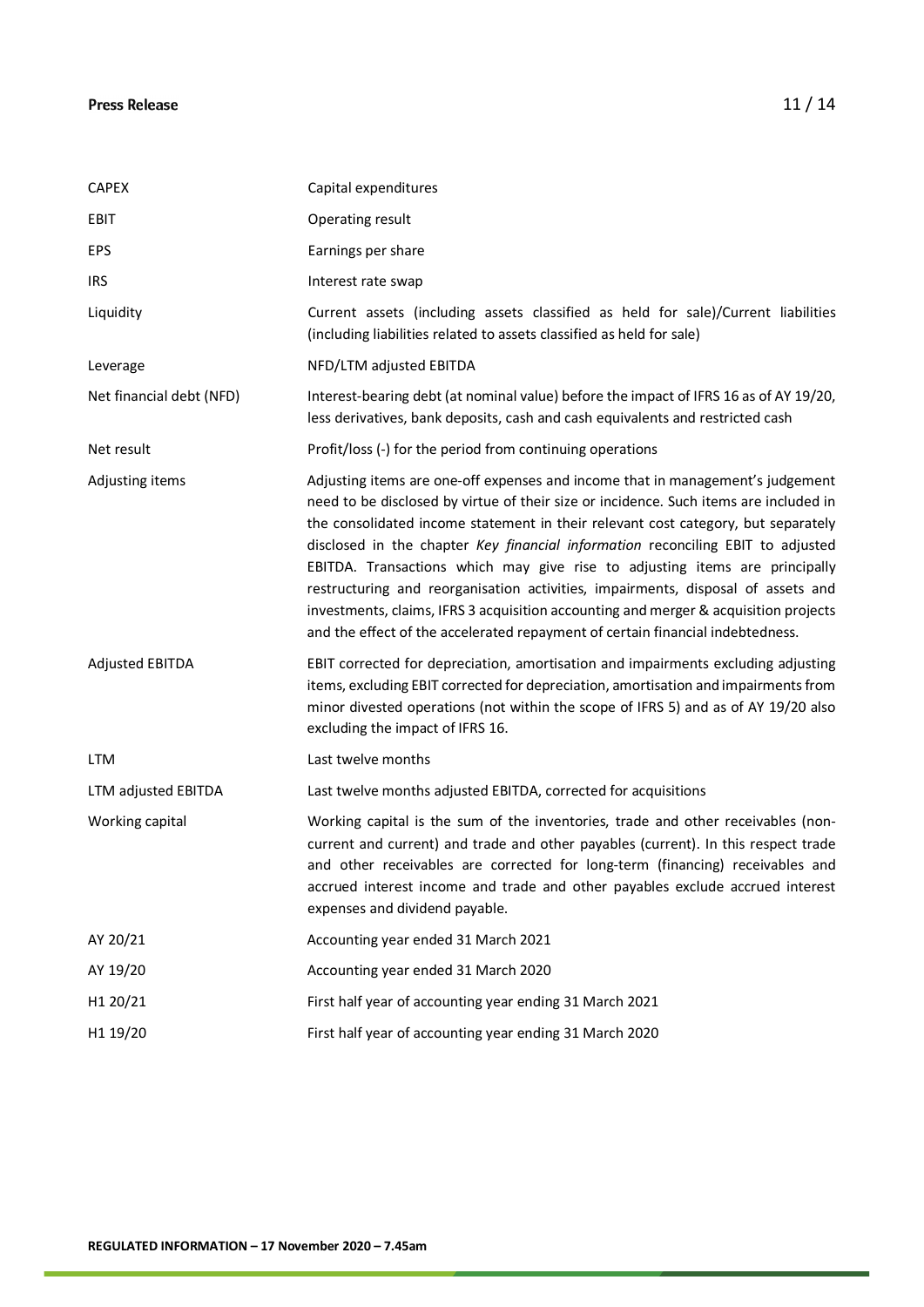### **APPENDIX 1: Consolidated Income Statement**

| Consolidated income statement                                                 | H1 20/21<br>€'000 | H1 19/20<br>€'000 |
|-------------------------------------------------------------------------------|-------------------|-------------------|
| <b>CONTINUING OPERATIONS</b>                                                  |                   |                   |
| <b>Sales</b>                                                                  | 2.172.628         | 1.968.905         |
| Cost of sales                                                                 | $-2.028.664$      | $-1.848.747$      |
| Gross profit/loss (-)                                                         | 143.964           | 120.157           |
| Selling, marketing and distribution expenses                                  | $-47.354$         | $-47.786$         |
| General and administrative expenses                                           | $-76.189$         | $-71.798$         |
| Impairment property, plant & equipment and assets classified as held for sale |                   | $-29.500$         |
| Other operating income/expense (-)                                            | 6.517             | 13.681            |
| Share of profit/loss (-) of equity accounted investments                      | 168               | 214               |
| <b>EBIT</b>                                                                   | 27.106            | $-15.031$         |
| Interest expense                                                              | $-22.025$         | $-26.875$         |
| Interest income                                                               | 121               | 356               |
| Other finance result                                                          | $-1.572$          | $-3.097$          |
| Net finance income/cost (-)                                                   | $-23.476$         | $-29.616$         |
| Profit/loss (-) before income tax                                             | 3.630             | $-44.647$         |
| Income tax expense (-)/income                                                 | $-2.528$          | $-234$            |
| Profit/loss (-) for the period from continuing operations                     | 1.101             | $-44.881$         |
| <b>DISCONTINUED OPERATIONS</b>                                                |                   |                   |
| Profit/loss (-) for the period from discontinued operations                   |                   |                   |
| PROFITAOSS (-) FOR THE PERIOD                                                 | 1.101             | $-44.881$         |
| Attributable to:                                                              |                   |                   |
| The shareholders of the Group                                                 | 755               | $-45.317$         |
| Non-controlling interests                                                     | 347               | 436               |
|                                                                               |                   |                   |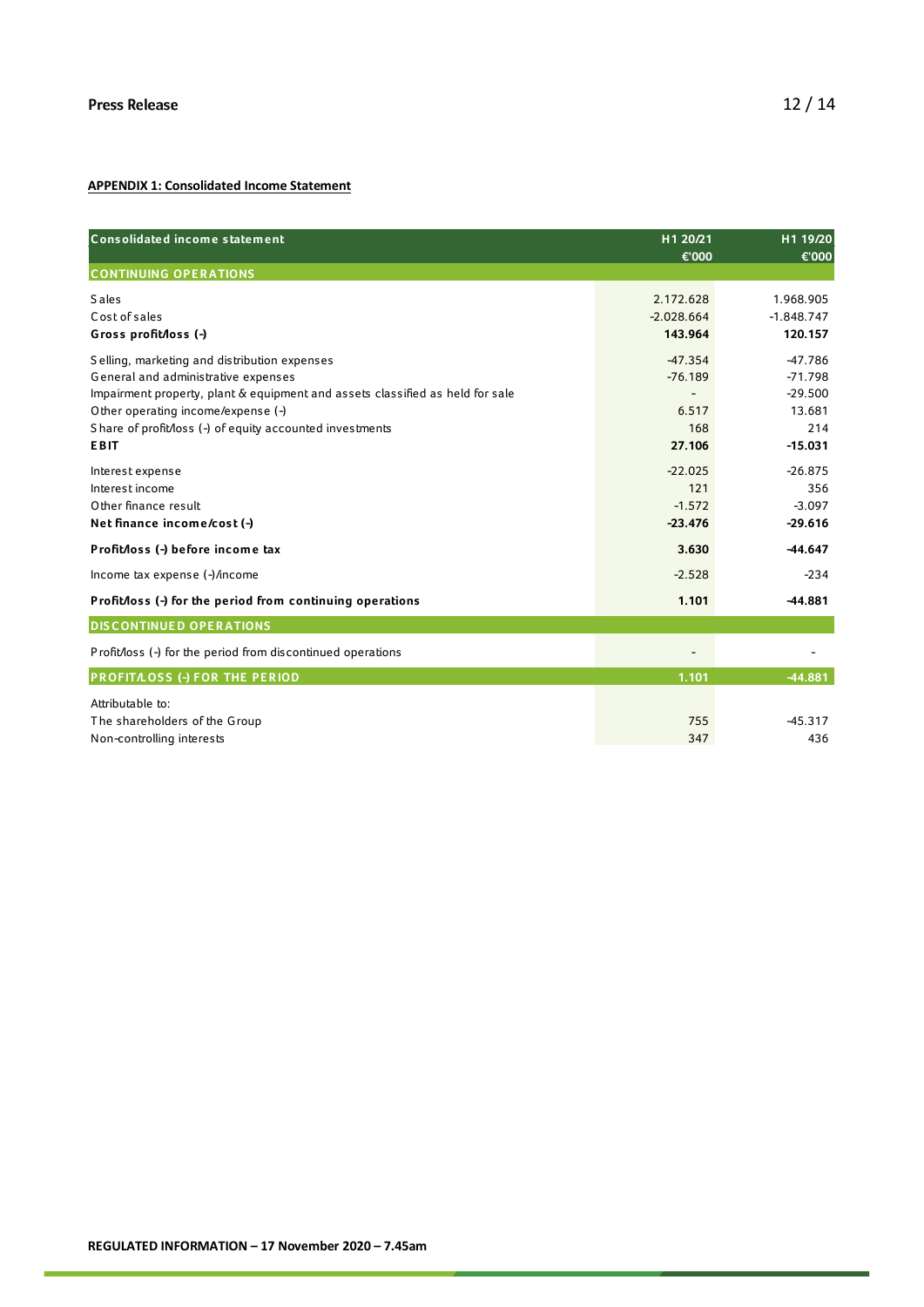### **APPENDIX 2: Consolidated Statement of Financial Position**

| <b>Assets</b>                                 | 30 September 2020 | 31 March 2020 |
|-----------------------------------------------|-------------------|---------------|
|                                               | €'000             | €'000         |
| <b>NON-CURRENT ASSETS</b>                     | 1.256.599         | 1.264.810     |
| Property, plant & equipment                   | 316.234           | 323.179       |
| <b>Goodwill</b>                               | 477.500           | 477.500       |
| Other intangible assets                       | 204.272           | 209.515       |
| Right-of-use assets                           | 230.101           | 226.791       |
| Investments accounted for using equity method | 7.359             | 7.193         |
| Other financial assets                        | 5                 | 5             |
| Deferred tax assets                           | 15.630            | 15.575        |
| Trade and other receivables                   | 5.497             | 5.052         |
| <b>CURRENT ASSETS</b>                         | 693.981           | 700.113       |
| Inventories                                   | 328.995           | 261.867       |
| Trade and other receivables                   | 237.035           | 303.311       |
| Other financial assets                        | 1.655             | 2.226         |
| Cash and cash equivalents                     | 126.296           | 132.709       |
| <b>TOTAL ASSETS</b>                           | 1.950.580         | 1.964.923     |

| <b>Equity and liabilities</b>               | 30 September 2020 | 31 March 2020 |
|---------------------------------------------|-------------------|---------------|
|                                             | €'000             | €'000         |
| <b>EQUITY</b>                               | 402.606           | 406.109       |
| Issued capital                              | 288.392           | 288.392       |
| Share premium and other capital instruments | 317.882           | 317.882       |
| Consolidated reserves                       | $-211.464$        | $-209.961$    |
| Cumulative translation adjustments          | $-7.067$          | $-4.949$      |
| Non-controlling interests                   | 14.863            | 14.744        |
| <b>NON-CURRENT LIABILITIES</b>              | 745.228           | 750.669       |
| E mployee benefit liabilities               | 20.858            | 17.971        |
| <b>Provisions</b>                           | 8.061             | 8.149         |
| Interest-bearing loans                      | 460.043           | 472.214       |
| Lease liabilities                           | 215.145           | 208.782       |
| Trade and other payables                    | 2.927             | 2.228         |
| Deferred tax liabilities                    | 38.193            | 41.325        |
| <b>CURRENT LIABILITIES</b>                  | 802.745           | 808.146       |
| <b>Provisions</b>                           | 4.594             | 4.239         |
| Interest-bearing loans                      | 66.232            | 77.893        |
| Lease liabilities                           | 27.515            | 26.409        |
| Other financial liabilities                 | 778               | 860           |
| Trade and other payables                    | 703.625           | 698.745       |
| <b>TOTAL EQUITY AND LIABILITIES</b>         | 1.950.580         | 1.964.923     |